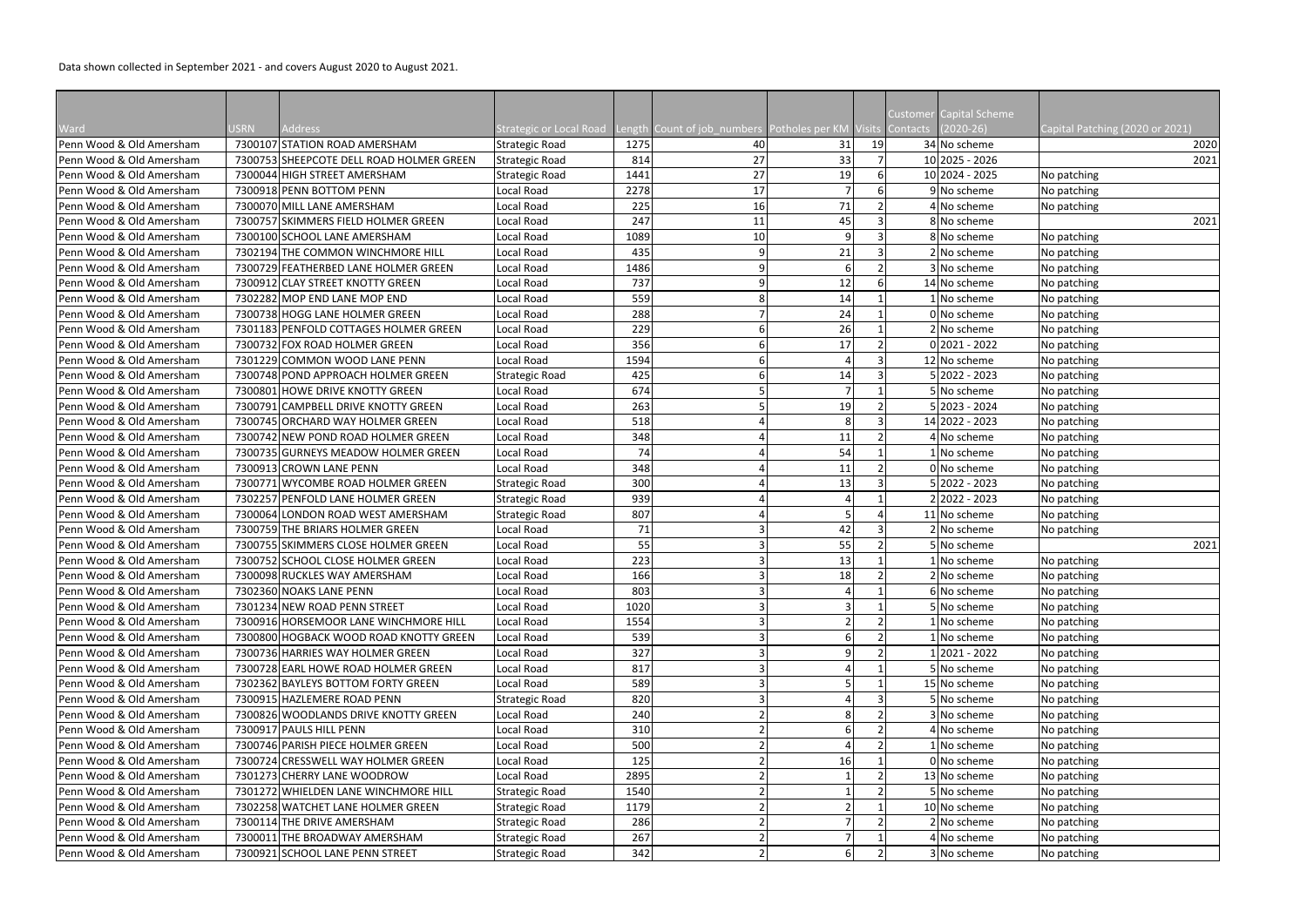| 640<br>4 No scheme<br>Penn Wood & Old Amersham<br>7300713 BEECH TREE ROAD HOLMER GREEN<br>No patching<br><b>Strategic Road</b><br>7300766 TURNERS PLACE HOLMER GREEN<br>118<br>1 No scheme<br>Penn Wood & Old Amersham<br>Local Road<br>No patching<br>7300116 THE GREEN AMERSHAM<br>76<br>13<br>Penn Wood & Old Amersham<br>Local Road<br>1 No scheme<br>No patching<br>22022 - 2023<br>Penn Wood & Old Amersham<br>7301196 SEELEYS ROAD KNOTTY GREEN<br>404<br>Local Road<br>No patching<br>7300083 PIGGOTTS ORCHARD AMERSHAM<br>292<br>3 2025 - 2026<br>Penn Wood & Old Amersham<br>Local Road<br>No patching<br>76<br>13<br>7300739 HOLLYBERRY GROVE HOLMER GREEN<br>2 No scheme<br>Penn Wood & Old Amersham<br>Local Road<br>No patching<br>687<br>Local Road<br>9 No scheme<br>Penn Wood & Old Amersham<br>7302363 GATEMOOR HILL PENN<br>No patching<br>7300668 FAGNALL LANE WINCHMORE HILL<br>1329<br>Penn Wood & Old Amersham<br>Local Road<br>1 No scheme<br>2020<br>273<br>7300723 COPNERS DRIVE HOLMER GREEN<br>4 No scheme<br>Penn Wood & Old Amersham<br>Local Road<br>2021<br>583<br>2 No scheme<br>7302217 BEAMOND END LANE BEAMOND END<br>Penn Wood & Old Amersham<br>Local Road<br>No patching<br>991<br>Penn Wood & Old Amersham<br>7300130 WHIELDEN STREET AMERSHAM<br>6 No scheme<br><b>Strategic Road</b><br>No patching<br>181<br>7300120 THE RISE AMERSHAM<br>Penn Wood & Old Amersham<br>0 No scheme<br><b>Strategic Road</b><br>No patching<br>Penn Wood & Old Amersham<br>7302288 PENN STREET PENN<br>1652<br>4 No scheme<br><b>Strategic Road</b><br>No patching<br>35200502 HOLTSPUR TOP LANE BEACONSFIELD<br>1483<br>Penn Wood & Old Amersham<br><b>Strategic Road</b><br>4 No scheme<br>No patching<br>7300914 ELM ROAD PENN<br>856<br>Penn Wood & Old Amersham<br><b>Strategic Road</b><br>3 No scheme<br>No patching<br>7300911 CHURCH ROAD PENN<br><b>Strategic Road</b><br>1180<br>43 No scheme<br>2021<br>Penn Wood & Old Amersham<br>2 2022 - 2023<br>7300715 BROWNS ROAD HOLMER GREEN<br>377<br>Penn Wood & Old Amersham<br><b>Strategic Road</b><br>No patching<br>2058<br>$0 2020 - 2021$<br>7301178 AMERSHAM ROAD PENN<br>Penn Wood & Old Amersham<br><b>Strategic Road</b><br>No patching<br>770<br>0 No scheme<br>Penn Wood & Old Amersham<br>15100101 GATEMOOR LANE U633, PENN<br>Local Road<br>No patching<br>Penn Wood & Old Amersham<br>7300827 WOODLANDS GLADE KNOTTY GREEN<br>Local Road<br>118<br>1 No scheme<br>No patching<br>254<br>No scheme<br>Penn Wood & Old Amersham<br>7300824 WHICHERT CLOSE KNOTTY GREEN<br>Local Road<br>No patching<br>Penn Wood & Old Amersham<br>7300122 THORNHILL CLOSE AMERSHAM<br>Local Road<br>125<br>2 No scheme<br>$\Omega$<br>No patching<br>323<br>Local Road<br>Penn Wood & Old Amersham<br>7301041 THE HILL WINCHMORE HILL<br>$\Omega$<br>1 No scheme<br>No patching<br>7300819 SANDELSWOOD END KNOTTY GREEN<br>511<br>2 No scheme<br>Penn Wood & Old Amersham<br>Local Road<br>0<br>No patching<br>Penn Wood & Old Amersham<br>7300088 PONDWICKS AMERSHAM<br>Local Road<br>1 No scheme<br>144<br>$\Omega$<br>No patching<br>99<br>4 2025 - 2026<br>Penn Wood & Old Amersham<br>7300082 PIGGOTTS END AMERSHAM<br>Local Road<br>No patching<br>81<br>Penn Wood & Old Amersham<br>7301193 OLDBURY GROVE KNOTTY GREEN<br>Local Road<br>INo scheme<br>No patching<br>7300811 MYNCHEN ROAD KNOTTY GREEN<br>Penn Wood & Old Amersham<br>Local Road<br>454<br>No scheme<br>$\Omega$<br>No patching<br>97<br>7300808 MOSSWAY KNOTTY GREEN<br>Local Road<br>Penn Wood & Old Amersham<br>$\Omega$<br>1 No scheme<br>No patching<br>296<br>3 No scheme<br>Penn Wood & Old Amersham<br>7302206 MISSENDEN ROAD AMERSHAM<br>Local Road<br>No patching<br>7300804 KNOTTOCKS DRIVE KNOTTY GREEN<br>Penn Wood & Old Amersham<br>Local Road<br>355<br>I No scheme<br>No patching |
|----------------------------------------------------------------------------------------------------------------------------------------------------------------------------------------------------------------------------------------------------------------------------------------------------------------------------------------------------------------------------------------------------------------------------------------------------------------------------------------------------------------------------------------------------------------------------------------------------------------------------------------------------------------------------------------------------------------------------------------------------------------------------------------------------------------------------------------------------------------------------------------------------------------------------------------------------------------------------------------------------------------------------------------------------------------------------------------------------------------------------------------------------------------------------------------------------------------------------------------------------------------------------------------------------------------------------------------------------------------------------------------------------------------------------------------------------------------------------------------------------------------------------------------------------------------------------------------------------------------------------------------------------------------------------------------------------------------------------------------------------------------------------------------------------------------------------------------------------------------------------------------------------------------------------------------------------------------------------------------------------------------------------------------------------------------------------------------------------------------------------------------------------------------------------------------------------------------------------------------------------------------------------------------------------------------------------------------------------------------------------------------------------------------------------------------------------------------------------------------------------------------------------------------------------------------------------------------------------------------------------------------------------------------------------------------------------------------------------------------------------------------------------------------------------------------------------------------------------------------------------------------------------------------------------------------------------------------------------------------------------------------------------------------------------------------------------------------------------------------------------------------------------------------------------------------------------------------------------------------------------------------------------------------------------------------------------------------------------------------------------------------------------------------------------------------------------------------------------------------------------------------------------------------------------------------------------------------------------------------------------------------------------------------------------------------------------------------------------------------------------------------------------------------------------------------------------------------------------------|
|                                                                                                                                                                                                                                                                                                                                                                                                                                                                                                                                                                                                                                                                                                                                                                                                                                                                                                                                                                                                                                                                                                                                                                                                                                                                                                                                                                                                                                                                                                                                                                                                                                                                                                                                                                                                                                                                                                                                                                                                                                                                                                                                                                                                                                                                                                                                                                                                                                                                                                                                                                                                                                                                                                                                                                                                                                                                                                                                                                                                                                                                                                                                                                                                                                                                                                                                                                                                                                                                                                                                                                                                                                                                                                                                                                                                                                                          |
|                                                                                                                                                                                                                                                                                                                                                                                                                                                                                                                                                                                                                                                                                                                                                                                                                                                                                                                                                                                                                                                                                                                                                                                                                                                                                                                                                                                                                                                                                                                                                                                                                                                                                                                                                                                                                                                                                                                                                                                                                                                                                                                                                                                                                                                                                                                                                                                                                                                                                                                                                                                                                                                                                                                                                                                                                                                                                                                                                                                                                                                                                                                                                                                                                                                                                                                                                                                                                                                                                                                                                                                                                                                                                                                                                                                                                                                          |
|                                                                                                                                                                                                                                                                                                                                                                                                                                                                                                                                                                                                                                                                                                                                                                                                                                                                                                                                                                                                                                                                                                                                                                                                                                                                                                                                                                                                                                                                                                                                                                                                                                                                                                                                                                                                                                                                                                                                                                                                                                                                                                                                                                                                                                                                                                                                                                                                                                                                                                                                                                                                                                                                                                                                                                                                                                                                                                                                                                                                                                                                                                                                                                                                                                                                                                                                                                                                                                                                                                                                                                                                                                                                                                                                                                                                                                                          |
|                                                                                                                                                                                                                                                                                                                                                                                                                                                                                                                                                                                                                                                                                                                                                                                                                                                                                                                                                                                                                                                                                                                                                                                                                                                                                                                                                                                                                                                                                                                                                                                                                                                                                                                                                                                                                                                                                                                                                                                                                                                                                                                                                                                                                                                                                                                                                                                                                                                                                                                                                                                                                                                                                                                                                                                                                                                                                                                                                                                                                                                                                                                                                                                                                                                                                                                                                                                                                                                                                                                                                                                                                                                                                                                                                                                                                                                          |
|                                                                                                                                                                                                                                                                                                                                                                                                                                                                                                                                                                                                                                                                                                                                                                                                                                                                                                                                                                                                                                                                                                                                                                                                                                                                                                                                                                                                                                                                                                                                                                                                                                                                                                                                                                                                                                                                                                                                                                                                                                                                                                                                                                                                                                                                                                                                                                                                                                                                                                                                                                                                                                                                                                                                                                                                                                                                                                                                                                                                                                                                                                                                                                                                                                                                                                                                                                                                                                                                                                                                                                                                                                                                                                                                                                                                                                                          |
|                                                                                                                                                                                                                                                                                                                                                                                                                                                                                                                                                                                                                                                                                                                                                                                                                                                                                                                                                                                                                                                                                                                                                                                                                                                                                                                                                                                                                                                                                                                                                                                                                                                                                                                                                                                                                                                                                                                                                                                                                                                                                                                                                                                                                                                                                                                                                                                                                                                                                                                                                                                                                                                                                                                                                                                                                                                                                                                                                                                                                                                                                                                                                                                                                                                                                                                                                                                                                                                                                                                                                                                                                                                                                                                                                                                                                                                          |
|                                                                                                                                                                                                                                                                                                                                                                                                                                                                                                                                                                                                                                                                                                                                                                                                                                                                                                                                                                                                                                                                                                                                                                                                                                                                                                                                                                                                                                                                                                                                                                                                                                                                                                                                                                                                                                                                                                                                                                                                                                                                                                                                                                                                                                                                                                                                                                                                                                                                                                                                                                                                                                                                                                                                                                                                                                                                                                                                                                                                                                                                                                                                                                                                                                                                                                                                                                                                                                                                                                                                                                                                                                                                                                                                                                                                                                                          |
|                                                                                                                                                                                                                                                                                                                                                                                                                                                                                                                                                                                                                                                                                                                                                                                                                                                                                                                                                                                                                                                                                                                                                                                                                                                                                                                                                                                                                                                                                                                                                                                                                                                                                                                                                                                                                                                                                                                                                                                                                                                                                                                                                                                                                                                                                                                                                                                                                                                                                                                                                                                                                                                                                                                                                                                                                                                                                                                                                                                                                                                                                                                                                                                                                                                                                                                                                                                                                                                                                                                                                                                                                                                                                                                                                                                                                                                          |
|                                                                                                                                                                                                                                                                                                                                                                                                                                                                                                                                                                                                                                                                                                                                                                                                                                                                                                                                                                                                                                                                                                                                                                                                                                                                                                                                                                                                                                                                                                                                                                                                                                                                                                                                                                                                                                                                                                                                                                                                                                                                                                                                                                                                                                                                                                                                                                                                                                                                                                                                                                                                                                                                                                                                                                                                                                                                                                                                                                                                                                                                                                                                                                                                                                                                                                                                                                                                                                                                                                                                                                                                                                                                                                                                                                                                                                                          |
|                                                                                                                                                                                                                                                                                                                                                                                                                                                                                                                                                                                                                                                                                                                                                                                                                                                                                                                                                                                                                                                                                                                                                                                                                                                                                                                                                                                                                                                                                                                                                                                                                                                                                                                                                                                                                                                                                                                                                                                                                                                                                                                                                                                                                                                                                                                                                                                                                                                                                                                                                                                                                                                                                                                                                                                                                                                                                                                                                                                                                                                                                                                                                                                                                                                                                                                                                                                                                                                                                                                                                                                                                                                                                                                                                                                                                                                          |
|                                                                                                                                                                                                                                                                                                                                                                                                                                                                                                                                                                                                                                                                                                                                                                                                                                                                                                                                                                                                                                                                                                                                                                                                                                                                                                                                                                                                                                                                                                                                                                                                                                                                                                                                                                                                                                                                                                                                                                                                                                                                                                                                                                                                                                                                                                                                                                                                                                                                                                                                                                                                                                                                                                                                                                                                                                                                                                                                                                                                                                                                                                                                                                                                                                                                                                                                                                                                                                                                                                                                                                                                                                                                                                                                                                                                                                                          |
|                                                                                                                                                                                                                                                                                                                                                                                                                                                                                                                                                                                                                                                                                                                                                                                                                                                                                                                                                                                                                                                                                                                                                                                                                                                                                                                                                                                                                                                                                                                                                                                                                                                                                                                                                                                                                                                                                                                                                                                                                                                                                                                                                                                                                                                                                                                                                                                                                                                                                                                                                                                                                                                                                                                                                                                                                                                                                                                                                                                                                                                                                                                                                                                                                                                                                                                                                                                                                                                                                                                                                                                                                                                                                                                                                                                                                                                          |
|                                                                                                                                                                                                                                                                                                                                                                                                                                                                                                                                                                                                                                                                                                                                                                                                                                                                                                                                                                                                                                                                                                                                                                                                                                                                                                                                                                                                                                                                                                                                                                                                                                                                                                                                                                                                                                                                                                                                                                                                                                                                                                                                                                                                                                                                                                                                                                                                                                                                                                                                                                                                                                                                                                                                                                                                                                                                                                                                                                                                                                                                                                                                                                                                                                                                                                                                                                                                                                                                                                                                                                                                                                                                                                                                                                                                                                                          |
|                                                                                                                                                                                                                                                                                                                                                                                                                                                                                                                                                                                                                                                                                                                                                                                                                                                                                                                                                                                                                                                                                                                                                                                                                                                                                                                                                                                                                                                                                                                                                                                                                                                                                                                                                                                                                                                                                                                                                                                                                                                                                                                                                                                                                                                                                                                                                                                                                                                                                                                                                                                                                                                                                                                                                                                                                                                                                                                                                                                                                                                                                                                                                                                                                                                                                                                                                                                                                                                                                                                                                                                                                                                                                                                                                                                                                                                          |
|                                                                                                                                                                                                                                                                                                                                                                                                                                                                                                                                                                                                                                                                                                                                                                                                                                                                                                                                                                                                                                                                                                                                                                                                                                                                                                                                                                                                                                                                                                                                                                                                                                                                                                                                                                                                                                                                                                                                                                                                                                                                                                                                                                                                                                                                                                                                                                                                                                                                                                                                                                                                                                                                                                                                                                                                                                                                                                                                                                                                                                                                                                                                                                                                                                                                                                                                                                                                                                                                                                                                                                                                                                                                                                                                                                                                                                                          |
|                                                                                                                                                                                                                                                                                                                                                                                                                                                                                                                                                                                                                                                                                                                                                                                                                                                                                                                                                                                                                                                                                                                                                                                                                                                                                                                                                                                                                                                                                                                                                                                                                                                                                                                                                                                                                                                                                                                                                                                                                                                                                                                                                                                                                                                                                                                                                                                                                                                                                                                                                                                                                                                                                                                                                                                                                                                                                                                                                                                                                                                                                                                                                                                                                                                                                                                                                                                                                                                                                                                                                                                                                                                                                                                                                                                                                                                          |
|                                                                                                                                                                                                                                                                                                                                                                                                                                                                                                                                                                                                                                                                                                                                                                                                                                                                                                                                                                                                                                                                                                                                                                                                                                                                                                                                                                                                                                                                                                                                                                                                                                                                                                                                                                                                                                                                                                                                                                                                                                                                                                                                                                                                                                                                                                                                                                                                                                                                                                                                                                                                                                                                                                                                                                                                                                                                                                                                                                                                                                                                                                                                                                                                                                                                                                                                                                                                                                                                                                                                                                                                                                                                                                                                                                                                                                                          |
|                                                                                                                                                                                                                                                                                                                                                                                                                                                                                                                                                                                                                                                                                                                                                                                                                                                                                                                                                                                                                                                                                                                                                                                                                                                                                                                                                                                                                                                                                                                                                                                                                                                                                                                                                                                                                                                                                                                                                                                                                                                                                                                                                                                                                                                                                                                                                                                                                                                                                                                                                                                                                                                                                                                                                                                                                                                                                                                                                                                                                                                                                                                                                                                                                                                                                                                                                                                                                                                                                                                                                                                                                                                                                                                                                                                                                                                          |
|                                                                                                                                                                                                                                                                                                                                                                                                                                                                                                                                                                                                                                                                                                                                                                                                                                                                                                                                                                                                                                                                                                                                                                                                                                                                                                                                                                                                                                                                                                                                                                                                                                                                                                                                                                                                                                                                                                                                                                                                                                                                                                                                                                                                                                                                                                                                                                                                                                                                                                                                                                                                                                                                                                                                                                                                                                                                                                                                                                                                                                                                                                                                                                                                                                                                                                                                                                                                                                                                                                                                                                                                                                                                                                                                                                                                                                                          |
|                                                                                                                                                                                                                                                                                                                                                                                                                                                                                                                                                                                                                                                                                                                                                                                                                                                                                                                                                                                                                                                                                                                                                                                                                                                                                                                                                                                                                                                                                                                                                                                                                                                                                                                                                                                                                                                                                                                                                                                                                                                                                                                                                                                                                                                                                                                                                                                                                                                                                                                                                                                                                                                                                                                                                                                                                                                                                                                                                                                                                                                                                                                                                                                                                                                                                                                                                                                                                                                                                                                                                                                                                                                                                                                                                                                                                                                          |
|                                                                                                                                                                                                                                                                                                                                                                                                                                                                                                                                                                                                                                                                                                                                                                                                                                                                                                                                                                                                                                                                                                                                                                                                                                                                                                                                                                                                                                                                                                                                                                                                                                                                                                                                                                                                                                                                                                                                                                                                                                                                                                                                                                                                                                                                                                                                                                                                                                                                                                                                                                                                                                                                                                                                                                                                                                                                                                                                                                                                                                                                                                                                                                                                                                                                                                                                                                                                                                                                                                                                                                                                                                                                                                                                                                                                                                                          |
|                                                                                                                                                                                                                                                                                                                                                                                                                                                                                                                                                                                                                                                                                                                                                                                                                                                                                                                                                                                                                                                                                                                                                                                                                                                                                                                                                                                                                                                                                                                                                                                                                                                                                                                                                                                                                                                                                                                                                                                                                                                                                                                                                                                                                                                                                                                                                                                                                                                                                                                                                                                                                                                                                                                                                                                                                                                                                                                                                                                                                                                                                                                                                                                                                                                                                                                                                                                                                                                                                                                                                                                                                                                                                                                                                                                                                                                          |
|                                                                                                                                                                                                                                                                                                                                                                                                                                                                                                                                                                                                                                                                                                                                                                                                                                                                                                                                                                                                                                                                                                                                                                                                                                                                                                                                                                                                                                                                                                                                                                                                                                                                                                                                                                                                                                                                                                                                                                                                                                                                                                                                                                                                                                                                                                                                                                                                                                                                                                                                                                                                                                                                                                                                                                                                                                                                                                                                                                                                                                                                                                                                                                                                                                                                                                                                                                                                                                                                                                                                                                                                                                                                                                                                                                                                                                                          |
|                                                                                                                                                                                                                                                                                                                                                                                                                                                                                                                                                                                                                                                                                                                                                                                                                                                                                                                                                                                                                                                                                                                                                                                                                                                                                                                                                                                                                                                                                                                                                                                                                                                                                                                                                                                                                                                                                                                                                                                                                                                                                                                                                                                                                                                                                                                                                                                                                                                                                                                                                                                                                                                                                                                                                                                                                                                                                                                                                                                                                                                                                                                                                                                                                                                                                                                                                                                                                                                                                                                                                                                                                                                                                                                                                                                                                                                          |
|                                                                                                                                                                                                                                                                                                                                                                                                                                                                                                                                                                                                                                                                                                                                                                                                                                                                                                                                                                                                                                                                                                                                                                                                                                                                                                                                                                                                                                                                                                                                                                                                                                                                                                                                                                                                                                                                                                                                                                                                                                                                                                                                                                                                                                                                                                                                                                                                                                                                                                                                                                                                                                                                                                                                                                                                                                                                                                                                                                                                                                                                                                                                                                                                                                                                                                                                                                                                                                                                                                                                                                                                                                                                                                                                                                                                                                                          |
|                                                                                                                                                                                                                                                                                                                                                                                                                                                                                                                                                                                                                                                                                                                                                                                                                                                                                                                                                                                                                                                                                                                                                                                                                                                                                                                                                                                                                                                                                                                                                                                                                                                                                                                                                                                                                                                                                                                                                                                                                                                                                                                                                                                                                                                                                                                                                                                                                                                                                                                                                                                                                                                                                                                                                                                                                                                                                                                                                                                                                                                                                                                                                                                                                                                                                                                                                                                                                                                                                                                                                                                                                                                                                                                                                                                                                                                          |
|                                                                                                                                                                                                                                                                                                                                                                                                                                                                                                                                                                                                                                                                                                                                                                                                                                                                                                                                                                                                                                                                                                                                                                                                                                                                                                                                                                                                                                                                                                                                                                                                                                                                                                                                                                                                                                                                                                                                                                                                                                                                                                                                                                                                                                                                                                                                                                                                                                                                                                                                                                                                                                                                                                                                                                                                                                                                                                                                                                                                                                                                                                                                                                                                                                                                                                                                                                                                                                                                                                                                                                                                                                                                                                                                                                                                                                                          |
|                                                                                                                                                                                                                                                                                                                                                                                                                                                                                                                                                                                                                                                                                                                                                                                                                                                                                                                                                                                                                                                                                                                                                                                                                                                                                                                                                                                                                                                                                                                                                                                                                                                                                                                                                                                                                                                                                                                                                                                                                                                                                                                                                                                                                                                                                                                                                                                                                                                                                                                                                                                                                                                                                                                                                                                                                                                                                                                                                                                                                                                                                                                                                                                                                                                                                                                                                                                                                                                                                                                                                                                                                                                                                                                                                                                                                                                          |
|                                                                                                                                                                                                                                                                                                                                                                                                                                                                                                                                                                                                                                                                                                                                                                                                                                                                                                                                                                                                                                                                                                                                                                                                                                                                                                                                                                                                                                                                                                                                                                                                                                                                                                                                                                                                                                                                                                                                                                                                                                                                                                                                                                                                                                                                                                                                                                                                                                                                                                                                                                                                                                                                                                                                                                                                                                                                                                                                                                                                                                                                                                                                                                                                                                                                                                                                                                                                                                                                                                                                                                                                                                                                                                                                                                                                                                                          |
|                                                                                                                                                                                                                                                                                                                                                                                                                                                                                                                                                                                                                                                                                                                                                                                                                                                                                                                                                                                                                                                                                                                                                                                                                                                                                                                                                                                                                                                                                                                                                                                                                                                                                                                                                                                                                                                                                                                                                                                                                                                                                                                                                                                                                                                                                                                                                                                                                                                                                                                                                                                                                                                                                                                                                                                                                                                                                                                                                                                                                                                                                                                                                                                                                                                                                                                                                                                                                                                                                                                                                                                                                                                                                                                                                                                                                                                          |
| 300<br>2 No scheme<br>Penn Wood & Old Amersham<br>7300802 HUTCHINGS ROAD KNOTTY GREEN<br>0<br>No patching<br>Local Road                                                                                                                                                                                                                                                                                                                                                                                                                                                                                                                                                                                                                                                                                                                                                                                                                                                                                                                                                                                                                                                                                                                                                                                                                                                                                                                                                                                                                                                                                                                                                                                                                                                                                                                                                                                                                                                                                                                                                                                                                                                                                                                                                                                                                                                                                                                                                                                                                                                                                                                                                                                                                                                                                                                                                                                                                                                                                                                                                                                                                                                                                                                                                                                                                                                                                                                                                                                                                                                                                                                                                                                                                                                                                                                                  |
| 5 No scheme<br>73<br>Penn Wood & Old Amersham<br>7300737 HEATH CLOSE HOLMER GREEN<br>Local Road<br><sup>0</sup><br>No patching<br>01                                                                                                                                                                                                                                                                                                                                                                                                                                                                                                                                                                                                                                                                                                                                                                                                                                                                                                                                                                                                                                                                                                                                                                                                                                                                                                                                                                                                                                                                                                                                                                                                                                                                                                                                                                                                                                                                                                                                                                                                                                                                                                                                                                                                                                                                                                                                                                                                                                                                                                                                                                                                                                                                                                                                                                                                                                                                                                                                                                                                                                                                                                                                                                                                                                                                                                                                                                                                                                                                                                                                                                                                                                                                                                                     |
| 1799<br>Penn Wood & Old Amersham<br>7301231 GRAVELLY WAY PENN<br>Local Road<br>No scheme<br><sup>0</sup><br>No patching                                                                                                                                                                                                                                                                                                                                                                                                                                                                                                                                                                                                                                                                                                                                                                                                                                                                                                                                                                                                                                                                                                                                                                                                                                                                                                                                                                                                                                                                                                                                                                                                                                                                                                                                                                                                                                                                                                                                                                                                                                                                                                                                                                                                                                                                                                                                                                                                                                                                                                                                                                                                                                                                                                                                                                                                                                                                                                                                                                                                                                                                                                                                                                                                                                                                                                                                                                                                                                                                                                                                                                                                                                                                                                                                  |
| 7302249 FORTY GREEN ROAD FORTY GREEN<br>Local Road<br>717<br>Penn Wood & Old Amersham<br>2 No scheme<br>No patching                                                                                                                                                                                                                                                                                                                                                                                                                                                                                                                                                                                                                                                                                                                                                                                                                                                                                                                                                                                                                                                                                                                                                                                                                                                                                                                                                                                                                                                                                                                                                                                                                                                                                                                                                                                                                                                                                                                                                                                                                                                                                                                                                                                                                                                                                                                                                                                                                                                                                                                                                                                                                                                                                                                                                                                                                                                                                                                                                                                                                                                                                                                                                                                                                                                                                                                                                                                                                                                                                                                                                                                                                                                                                                                                      |
| 671<br>2 No scheme<br>Penn Wood & Old Amersham<br>7300796 EGHAMS WOOD ROAD KNOTTY GREEN<br>Local Road<br>No patching                                                                                                                                                                                                                                                                                                                                                                                                                                                                                                                                                                                                                                                                                                                                                                                                                                                                                                                                                                                                                                                                                                                                                                                                                                                                                                                                                                                                                                                                                                                                                                                                                                                                                                                                                                                                                                                                                                                                                                                                                                                                                                                                                                                                                                                                                                                                                                                                                                                                                                                                                                                                                                                                                                                                                                                                                                                                                                                                                                                                                                                                                                                                                                                                                                                                                                                                                                                                                                                                                                                                                                                                                                                                                                                                     |
| 7300794 DREWS PARK KNOTTY GREEN<br>Penn Wood & Old Amersham<br>Local Road<br>418<br>I No scheme<br>No patching                                                                                                                                                                                                                                                                                                                                                                                                                                                                                                                                                                                                                                                                                                                                                                                                                                                                                                                                                                                                                                                                                                                                                                                                                                                                                                                                                                                                                                                                                                                                                                                                                                                                                                                                                                                                                                                                                                                                                                                                                                                                                                                                                                                                                                                                                                                                                                                                                                                                                                                                                                                                                                                                                                                                                                                                                                                                                                                                                                                                                                                                                                                                                                                                                                                                                                                                                                                                                                                                                                                                                                                                                                                                                                                                           |
| 7301038 COLESHILL LANE WINCHMORE HILL<br>Local Road<br>989<br>Penn Wood & Old Amersham<br>3 No scheme<br>No patching<br>0                                                                                                                                                                                                                                                                                                                                                                                                                                                                                                                                                                                                                                                                                                                                                                                                                                                                                                                                                                                                                                                                                                                                                                                                                                                                                                                                                                                                                                                                                                                                                                                                                                                                                                                                                                                                                                                                                                                                                                                                                                                                                                                                                                                                                                                                                                                                                                                                                                                                                                                                                                                                                                                                                                                                                                                                                                                                                                                                                                                                                                                                                                                                                                                                                                                                                                                                                                                                                                                                                                                                                                                                                                                                                                                                |
| 306<br>No scheme<br>Penn Wood & Old Amersham<br>7300722 CLEMENTI AVENUE HOLMER GREEN<br>Local Road<br>No patching<br><sup>0</sup>                                                                                                                                                                                                                                                                                                                                                                                                                                                                                                                                                                                                                                                                                                                                                                                                                                                                                                                                                                                                                                                                                                                                                                                                                                                                                                                                                                                                                                                                                                                                                                                                                                                                                                                                                                                                                                                                                                                                                                                                                                                                                                                                                                                                                                                                                                                                                                                                                                                                                                                                                                                                                                                                                                                                                                                                                                                                                                                                                                                                                                                                                                                                                                                                                                                                                                                                                                                                                                                                                                                                                                                                                                                                                                                        |
| Penn Wood & Old Amersham<br>7300720 CHILTON CLOSE HOLMER GREEN<br>Local Road<br>I No scheme<br>41<br>No patching                                                                                                                                                                                                                                                                                                                                                                                                                                                                                                                                                                                                                                                                                                                                                                                                                                                                                                                                                                                                                                                                                                                                                                                                                                                                                                                                                                                                                                                                                                                                                                                                                                                                                                                                                                                                                                                                                                                                                                                                                                                                                                                                                                                                                                                                                                                                                                                                                                                                                                                                                                                                                                                                                                                                                                                                                                                                                                                                                                                                                                                                                                                                                                                                                                                                                                                                                                                                                                                                                                                                                                                                                                                                                                                                         |
| 402<br>Penn Wood & Old Amersham<br>7300016 CHERRY LANE AMERSHAM<br>Local Road<br>2 No scheme<br>No patching                                                                                                                                                                                                                                                                                                                                                                                                                                                                                                                                                                                                                                                                                                                                                                                                                                                                                                                                                                                                                                                                                                                                                                                                                                                                                                                                                                                                                                                                                                                                                                                                                                                                                                                                                                                                                                                                                                                                                                                                                                                                                                                                                                                                                                                                                                                                                                                                                                                                                                                                                                                                                                                                                                                                                                                                                                                                                                                                                                                                                                                                                                                                                                                                                                                                                                                                                                                                                                                                                                                                                                                                                                                                                                                                              |
| 86<br>Penn Wood & Old Amersham<br>7300920 CHANCELLORS PENN STREET<br>Local Road<br>INo scheme<br>2020<br>0                                                                                                                                                                                                                                                                                                                                                                                                                                                                                                                                                                                                                                                                                                                                                                                                                                                                                                                                                                                                                                                                                                                                                                                                                                                                                                                                                                                                                                                                                                                                                                                                                                                                                                                                                                                                                                                                                                                                                                                                                                                                                                                                                                                                                                                                                                                                                                                                                                                                                                                                                                                                                                                                                                                                                                                                                                                                                                                                                                                                                                                                                                                                                                                                                                                                                                                                                                                                                                                                                                                                                                                                                                                                                                                                               |
| 192<br>7302265 CHACOMBE PLACE KNOTTY GREEN<br>Local Road<br>Penn Wood & Old Amersham<br>1 No scheme<br>No patching                                                                                                                                                                                                                                                                                                                                                                                                                                                                                                                                                                                                                                                                                                                                                                                                                                                                                                                                                                                                                                                                                                                                                                                                                                                                                                                                                                                                                                                                                                                                                                                                                                                                                                                                                                                                                                                                                                                                                                                                                                                                                                                                                                                                                                                                                                                                                                                                                                                                                                                                                                                                                                                                                                                                                                                                                                                                                                                                                                                                                                                                                                                                                                                                                                                                                                                                                                                                                                                                                                                                                                                                                                                                                                                                       |
| 177<br>7300717 CAMPBELLS RIDE HOLMER GREEN<br>Local Road<br>2 No scheme<br>Penn Wood & Old Amersham<br>No patching                                                                                                                                                                                                                                                                                                                                                                                                                                                                                                                                                                                                                                                                                                                                                                                                                                                                                                                                                                                                                                                                                                                                                                                                                                                                                                                                                                                                                                                                                                                                                                                                                                                                                                                                                                                                                                                                                                                                                                                                                                                                                                                                                                                                                                                                                                                                                                                                                                                                                                                                                                                                                                                                                                                                                                                                                                                                                                                                                                                                                                                                                                                                                                                                                                                                                                                                                                                                                                                                                                                                                                                                                                                                                                                                       |
| Penn Wood & Old Amersham<br>7300714 BRAMBLE CRESCENT HOLMER GREEN<br>Local Road<br>188<br>I No scheme<br>2021<br>0                                                                                                                                                                                                                                                                                                                                                                                                                                                                                                                                                                                                                                                                                                                                                                                                                                                                                                                                                                                                                                                                                                                                                                                                                                                                                                                                                                                                                                                                                                                                                                                                                                                                                                                                                                                                                                                                                                                                                                                                                                                                                                                                                                                                                                                                                                                                                                                                                                                                                                                                                                                                                                                                                                                                                                                                                                                                                                                                                                                                                                                                                                                                                                                                                                                                                                                                                                                                                                                                                                                                                                                                                                                                                                                                       |
| Local Road<br>395<br>2 No scheme<br>Penn Wood & Old Amersham<br>7300003 BATCHELORS WAY AMERSHAM<br>No patching                                                                                                                                                                                                                                                                                                                                                                                                                                                                                                                                                                                                                                                                                                                                                                                                                                                                                                                                                                                                                                                                                                                                                                                                                                                                                                                                                                                                                                                                                                                                                                                                                                                                                                                                                                                                                                                                                                                                                                                                                                                                                                                                                                                                                                                                                                                                                                                                                                                                                                                                                                                                                                                                                                                                                                                                                                                                                                                                                                                                                                                                                                                                                                                                                                                                                                                                                                                                                                                                                                                                                                                                                                                                                                                                           |
| 7300919 WITHERIDGE LANE PENN<br>1089<br>34 No scheme<br>2021<br>Penn Wood & Old Amersham<br>Strategic Road                                                                                                                                                                                                                                                                                                                                                                                                                                                                                                                                                                                                                                                                                                                                                                                                                                                                                                                                                                                                                                                                                                                                                                                                                                                                                                                                                                                                                                                                                                                                                                                                                                                                                                                                                                                                                                                                                                                                                                                                                                                                                                                                                                                                                                                                                                                                                                                                                                                                                                                                                                                                                                                                                                                                                                                                                                                                                                                                                                                                                                                                                                                                                                                                                                                                                                                                                                                                                                                                                                                                                                                                                                                                                                                                               |
| Penn Wood & Old Amersham<br>7302268 WITHERIDGE LANE KNOTTY GREEN<br>301<br>2 No scheme<br><b>Strategic Road</b><br>2021                                                                                                                                                                                                                                                                                                                                                                                                                                                                                                                                                                                                                                                                                                                                                                                                                                                                                                                                                                                                                                                                                                                                                                                                                                                                                                                                                                                                                                                                                                                                                                                                                                                                                                                                                                                                                                                                                                                                                                                                                                                                                                                                                                                                                                                                                                                                                                                                                                                                                                                                                                                                                                                                                                                                                                                                                                                                                                                                                                                                                                                                                                                                                                                                                                                                                                                                                                                                                                                                                                                                                                                                                                                                                                                                  |
| 5 2020 - 2021<br>7300129 WHIELDEN LANE AMERSHAM<br><b>Strategic Road</b><br>1708<br>Penn Wood & Old Amersham<br>No patching                                                                                                                                                                                                                                                                                                                                                                                                                                                                                                                                                                                                                                                                                                                                                                                                                                                                                                                                                                                                                                                                                                                                                                                                                                                                                                                                                                                                                                                                                                                                                                                                                                                                                                                                                                                                                                                                                                                                                                                                                                                                                                                                                                                                                                                                                                                                                                                                                                                                                                                                                                                                                                                                                                                                                                                                                                                                                                                                                                                                                                                                                                                                                                                                                                                                                                                                                                                                                                                                                                                                                                                                                                                                                                                              |
| 3 2020 - 2021<br>7300674 SPURLANDS END ROAD GREAT KINGSHILL<br><b>Strategic Road</b><br>1935<br>Penn Wood & Old Amersham<br>No patching                                                                                                                                                                                                                                                                                                                                                                                                                                                                                                                                                                                                                                                                                                                                                                                                                                                                                                                                                                                                                                                                                                                                                                                                                                                                                                                                                                                                                                                                                                                                                                                                                                                                                                                                                                                                                                                                                                                                                                                                                                                                                                                                                                                                                                                                                                                                                                                                                                                                                                                                                                                                                                                                                                                                                                                                                                                                                                                                                                                                                                                                                                                                                                                                                                                                                                                                                                                                                                                                                                                                                                                                                                                                                                                  |
| Penn Wood & Old Amersham<br>1013<br>11 No scheme<br>7300094 RECTORY HILL AMERSHAM<br><b>Strategic Road</b><br>No patching<br>01                                                                                                                                                                                                                                                                                                                                                                                                                                                                                                                                                                                                                                                                                                                                                                                                                                                                                                                                                                                                                                                                                                                                                                                                                                                                                                                                                                                                                                                                                                                                                                                                                                                                                                                                                                                                                                                                                                                                                                                                                                                                                                                                                                                                                                                                                                                                                                                                                                                                                                                                                                                                                                                                                                                                                                                                                                                                                                                                                                                                                                                                                                                                                                                                                                                                                                                                                                                                                                                                                                                                                                                                                                                                                                                          |
| 7301194 PENN ROAD KNOTTY GREEN<br>1391<br>2 No scheme<br>2020 (junction with Rushmoor Ave)<br>Penn Wood & Old Amersham<br><b>Strategic Road</b><br>0                                                                                                                                                                                                                                                                                                                                                                                                                                                                                                                                                                                                                                                                                                                                                                                                                                                                                                                                                                                                                                                                                                                                                                                                                                                                                                                                                                                                                                                                                                                                                                                                                                                                                                                                                                                                                                                                                                                                                                                                                                                                                                                                                                                                                                                                                                                                                                                                                                                                                                                                                                                                                                                                                                                                                                                                                                                                                                                                                                                                                                                                                                                                                                                                                                                                                                                                                                                                                                                                                                                                                                                                                                                                                                     |